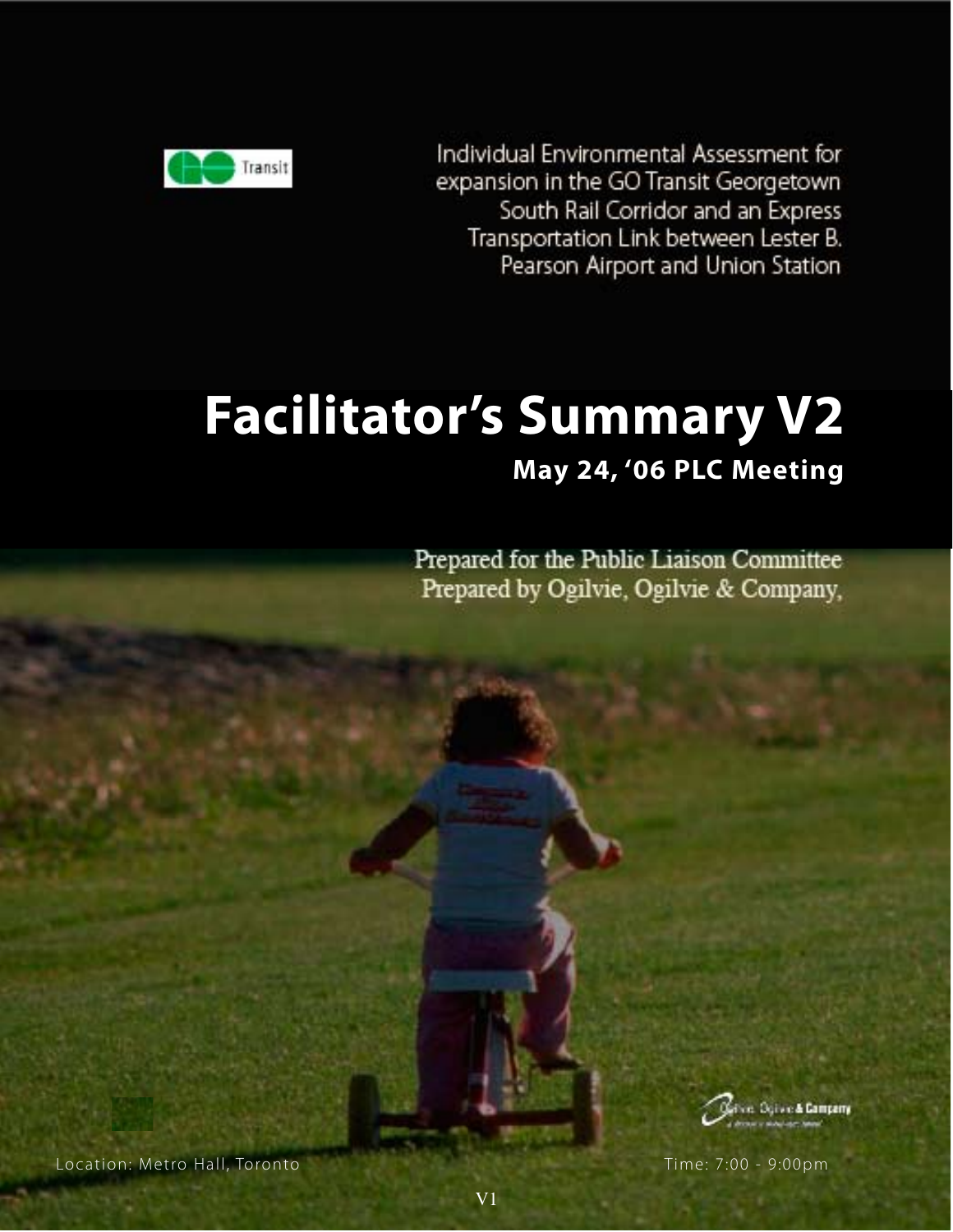## **Draft Agenda**

- 
- 
- 
- 
- 

# **A Reminder of Robb's Discussion Ground Rules**

- 1. Act in good faith through all sessions, consider the best interests of all the people and things served by it, not just a particular segment or interest
- 2. Accept the concerns and goals of others as legitimate. This does not mean you have to agree with each other, simply respect each other's rights to be there and to hold different opinions.
- 3. Commit to fully explore the issues and search creatively for solutions be skeptical of fast answers and quick fixes
- 4. Allow the facilitator to direct the process but stay in charge of the content
- 5. Keep differences of opinion alive for future work...use the Parking Lot / Cache for keeping unsettled issues on the table
- *2 Designed by Company in Public Company in Company in the Company of Facilitation*<br>
2 **Complete and Facilitation**<br>
2 **Complete and Facilitation**<br>
2 **Complete and Facilitation**<br>
2 **Complete and Facilitation**<br>
2 **Comple** 6. When Enough Discussion is Enough- Once an issue has been dealt with, the issue is closed and should not be reintroduced at subsequent times unless new information is tabled that makes a compelling case for the issue to be re-visited.
	- Dissatisfaction with the conclusions is not reason enough to revisit the issue.
	- 7. Views and Opinions- Participants are encouraged to express their personal views and the perspectives of the organizations they represent.
	- People must feel free to express their ideas without fear of being misquoted outside of the workshop.
	- 8. The approach should be one of critiquing ideas, not individuals.
	- 9. Equality All participants should treat each other as equals, regardless of "Rank" or position in their respective organizations.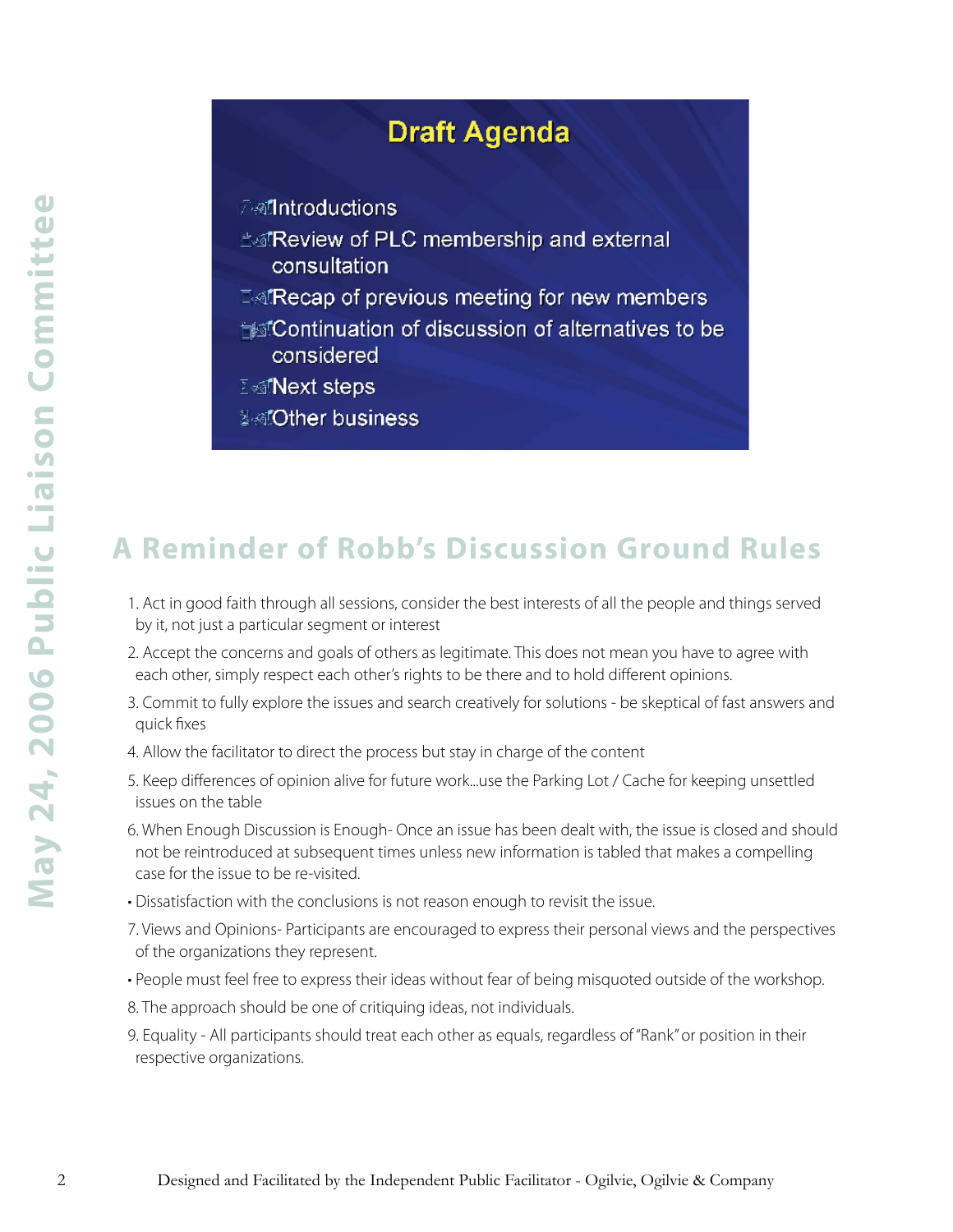# **Go Transit - Georgetown South Presentation by McCormick Rankin**



**Draft Agenda** 

- Review of PLC membership and external

Thi Recap of previous meeting for new members "scContinuation of discussion of alternatives to be

-:Introductions

consultation

considered Next steps **S-Other business**  Facilitator: Lets do a quick set of introductions around the table to remind ourselves. Tonight's agenda is to pick up where we left off last meeting. Dennis will continue…

We didn't really talk to people about the membership list, so I would like to talk about that.



We looked at the overall study area, resident groups, associations etc. We concentrated on the corridor, but extended it a little further than that. We have made some adjustments to the committee, recently that I would like to review with you.

#### **PLC** membership

- Tumberry Resident's Association Helen Mah
- **I** Lexington Green Homes Alan Murphy
- **\*** Weslan Community Coalition Mike Sulivan<br>\* Weslan Heritage Society Chen Harst
- Mount Dennis Residents Association Lin Cheong
- Worl Bend Residents Association Hillary Sell
- **Koselands Ratepayers and Residents Association Dan Hammond** Carleton Village Residents Association - Claude Bergeron
- lends of Fort York -
- oncesvalles-Macdonel, Association Michael Craig (may have<br>menne altend tonight)
- # High Park Residents Association Karen Palkowski (invited) \* Silverthorn Ratepayers Association - Ron Slawson (invited)
- Niagara Neighbourhood Now (invited)

There are three invited members at the bottom of tjhe list who have been invited that we haven't gotten a response back from. We will make a proper mailing list and get that out to the group. We tried to balance the representation as best we could through the corridor and study area.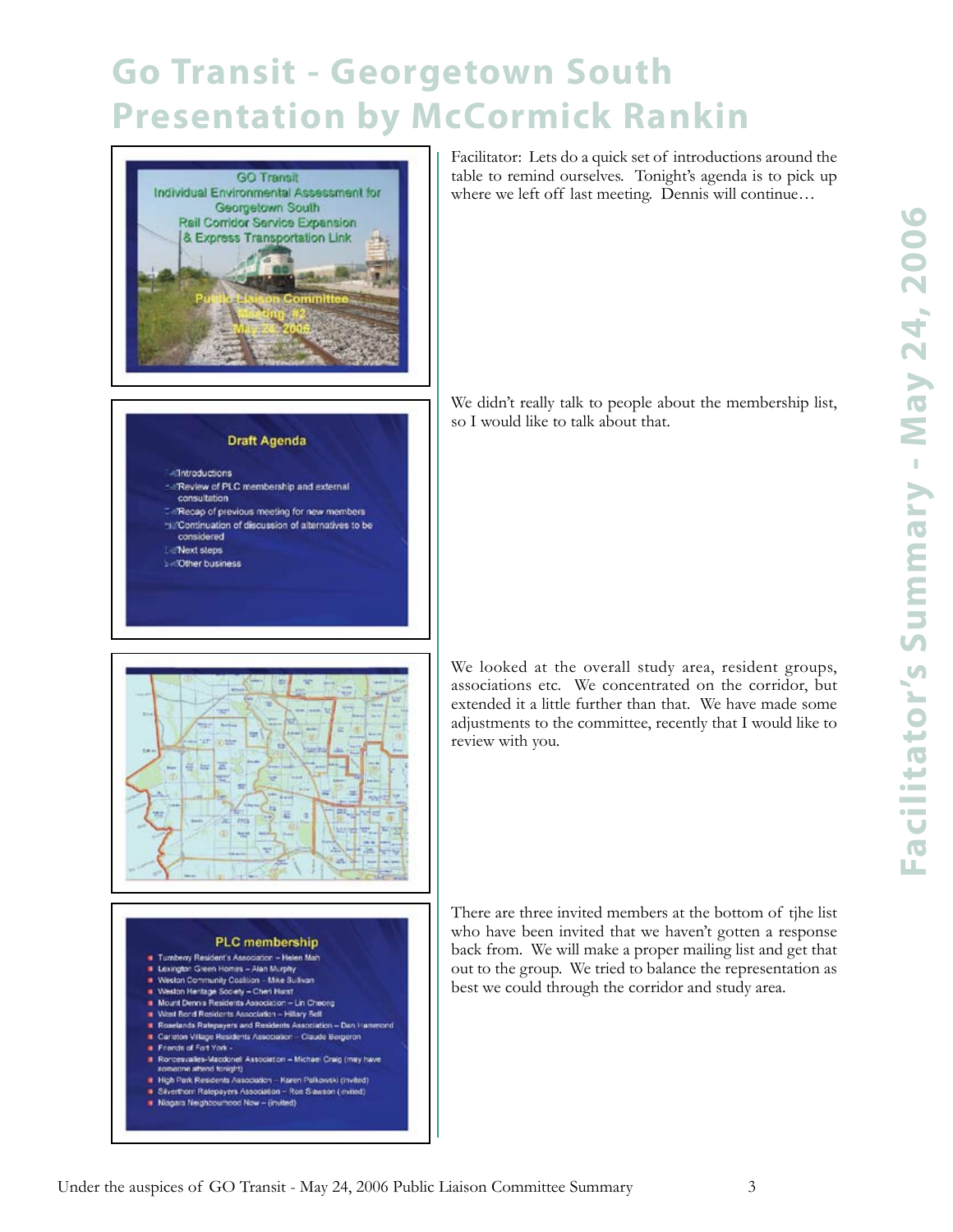#### PLC Membership (Cont'd)

- 
- 
- 
- 
- 
- 
- 
- -
- 
- 
- 
- 
- 
- 
- 
- 

We did have the Weston Ratepayers, but they have disbanded so they are no longer on the list.

I expect us to be out with different ratepayers groups and individuals explaining the project as necessary. There were school board members here last time and now have representation on the Technical Advisory Board. The City is represented and elected officials will be kept up to date. All comments will be included in the record for the ToR and the main EA.



This is the study area from Yonge to Weston, from the Lake and up to Finch Avenue.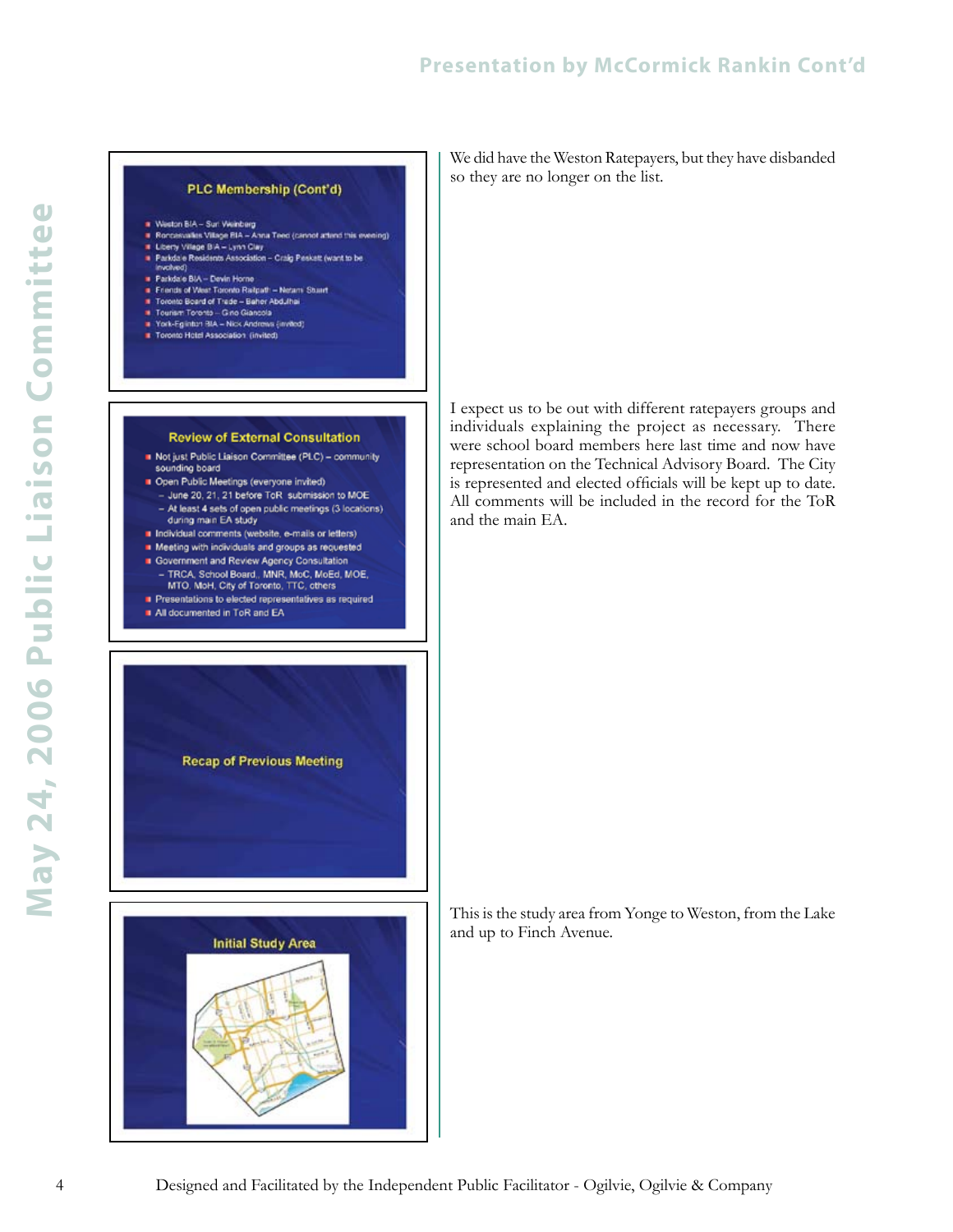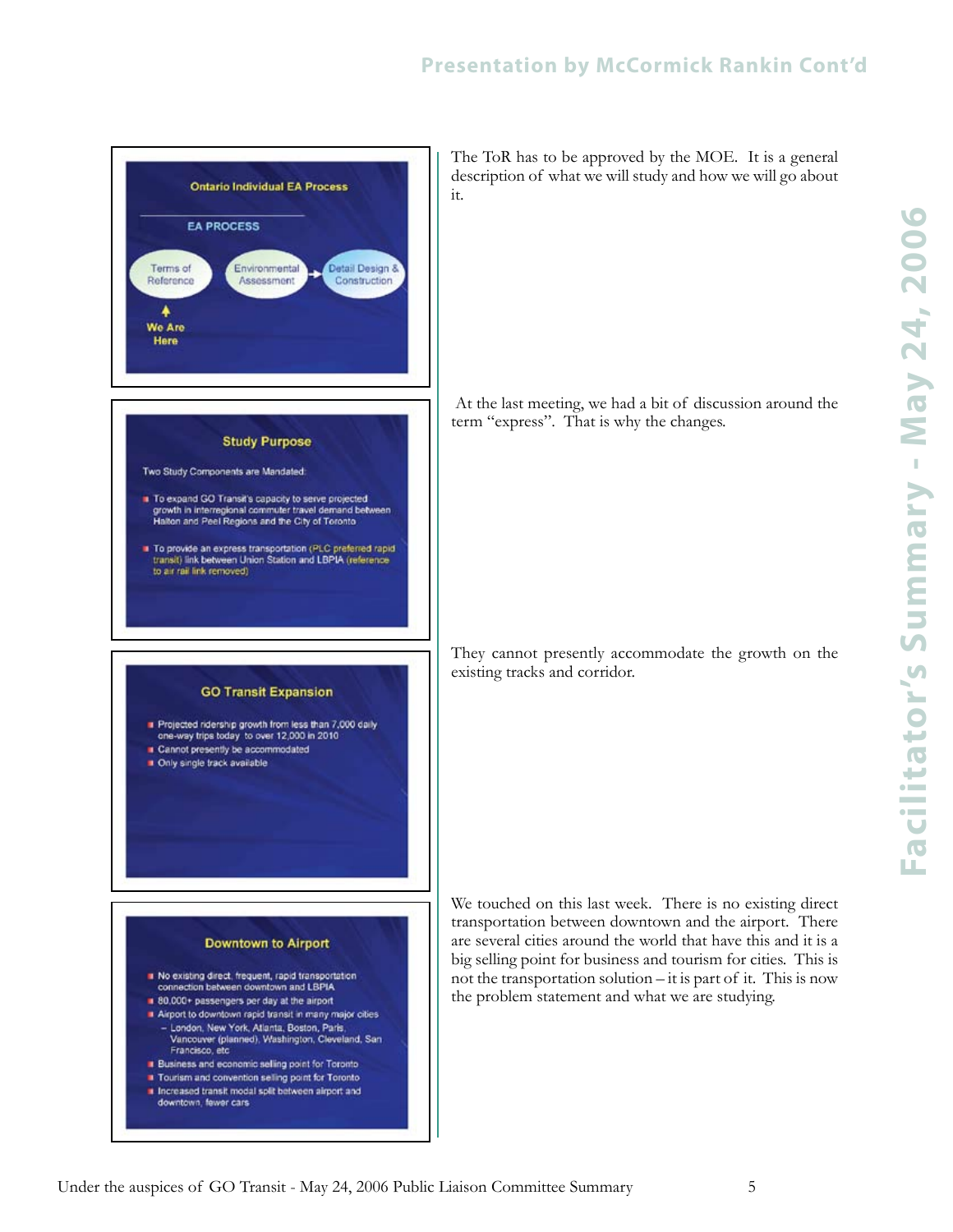

**Additional Opportunities** 

- -

- 
- 
- 
- 
- 
- 



This shows the GO corridor, the stops, and the other GO lines. One of the alternatives to getting to the airport could be a rapid transit line on Eglington. Another option is on Bloor Subway and up the 427. We can go out the Gardiner and up the 427 – likely rapid bus. Then there is Blue 22 and different elements of that. There were subway suggestions and these are the different stops.

Additional Opportunities: We will be looking for additional opportunities in the different communities.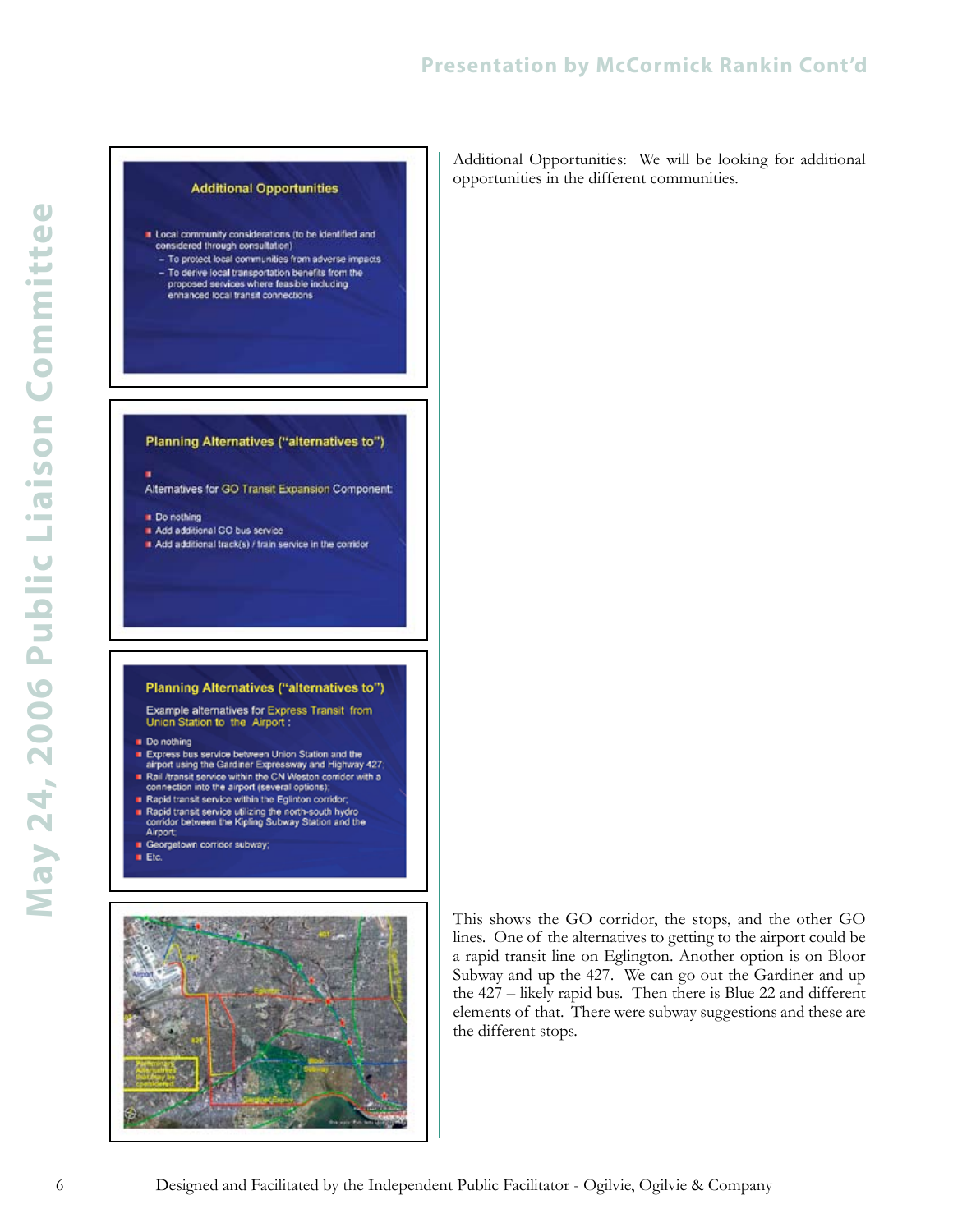

If it is any of the yellow options for the airport express transit, that would move it over to another jurisdiction to carry out. Red stops it, yellow is another jurisdiction and green means the study continues. Tonight is about what other alternatives we should consider.

This map represents the preliminary alternatives that may be considered. There has been an EA done on the Eglington corridor – we would use some of the existing documentation and up date it in terms of costs. In October, we would have all of the alternatives and at that time, present all of the facts and figures about all of these corridors.

• Bloor Subway up the Etobicoke Hydro Corridor Option: The neighbourhood is not too keen on using that so we will balance this one off on the other options.

• 427 Corridor Option: MRC is studying this for exclusive lanes right now – not related to this project, but ongoing. It is a 427 project, but not specific to the airport.

• Gardiner Option: This would likely have to be some sort of bus or rapid lane. Part of what we would be looking at is the cost and how that fits into the Lakeshore.

• Equivalent of the Air Rail Link Option: Blue line with the various stations. There is the option of a subway in the corridor. I also look at this as the opportunity to look at additional stations in the corridor. Not in the ToR, but when we got down to talking about specific options.

•GO Line with Connection to the airport – This is the last option. This would be a people mover – a smaller form of rapid transit that is similar to the Skytrain concept.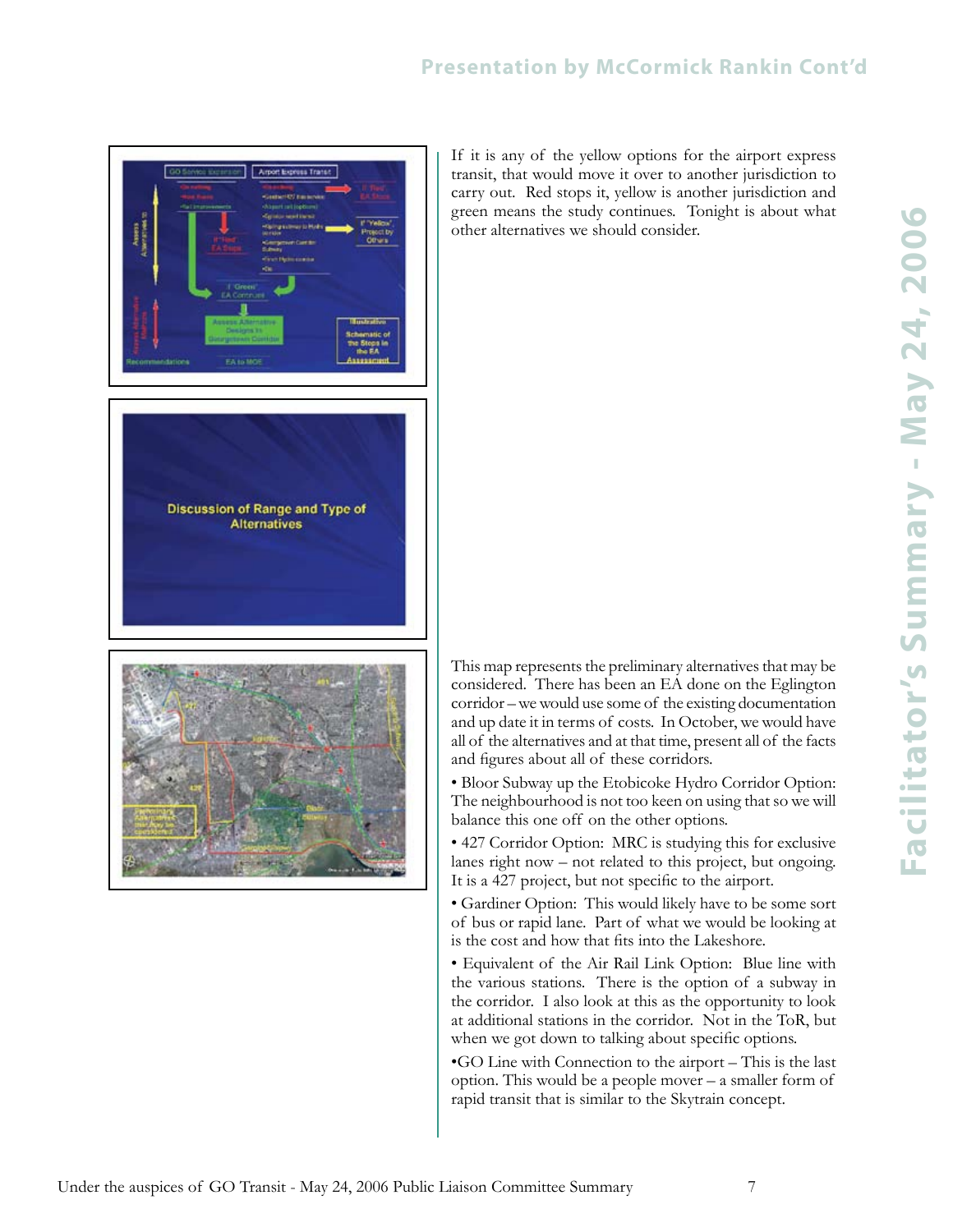| PRELIVINARY DRAFT SCHEDULE                 |   |  |  |  |  |  |    |  |  |   |  |  |  |  |  |  |
|--------------------------------------------|---|--|--|--|--|--|----|--|--|---|--|--|--|--|--|--|
|                                            | ਯ |  |  |  |  |  |    |  |  |   |  |  |  |  |  |  |
| TuR                                        |   |  |  |  |  |  |    |  |  |   |  |  |  |  |  |  |
| <b>Public Engine</b><br><b>Growthe Day</b> |   |  |  |  |  |  |    |  |  |   |  |  |  |  |  |  |
| <b>Public Mar Told</b>                     |   |  |  |  |  |  |    |  |  |   |  |  |  |  |  |  |
| MOE TuB Approve                            |   |  |  |  |  |  |    |  |  |   |  |  |  |  |  |  |
| Donated All<br>Attendition                 |   |  |  |  |  |  |    |  |  |   |  |  |  |  |  |  |
| denutationals.                             |   |  |  |  |  |  | 日本 |  |  |   |  |  |  |  |  |  |
| <b>Turcate</b><br>Atlentives               |   |  |  |  |  |  |    |  |  |   |  |  |  |  |  |  |
| <b>Denutsion #2</b>                        |   |  |  |  |  |  |    |  |  | N |  |  |  |  |  |  |
| Alter, McRain                              |   |  |  |  |  |  |    |  |  |   |  |  |  |  |  |  |
| Denubation 40                              |   |  |  |  |  |  |    |  |  |   |  |  |  |  |  |  |
| Prefer Design                              |   |  |  |  |  |  |    |  |  |   |  |  |  |  |  |  |
| <b>Desubstation #4</b>                     |   |  |  |  |  |  |    |  |  |   |  |  |  |  |  |  |
| <b>EA Higgst</b>                           |   |  |  |  |  |  |    |  |  |   |  |  |  |  |  |  |
| <b>CEAA Roof</b>                           |   |  |  |  |  |  |    |  |  |   |  |  |  |  |  |  |

- 
- 
- 
- 
- 



We have added a third PLC. At the next meeting we want to bring you an outline of the ToR and draft evaluation criteria. Just prior to the public meeting, the ToR would be put on the web site for the larger public.

June 8th is the next PLC. We will get back in and around the corridor for the next meeting. We don't want it to turn into a larger meeting.

On June 14th, we'll have the draft ToR on the web site. Around that date, we will provide information to the TAC.

June 20, 21 and 22 are the public meetings in the south, middle and north end of the corridor. Same content…just different locations.

In July, we will submit the ToR to the MOE.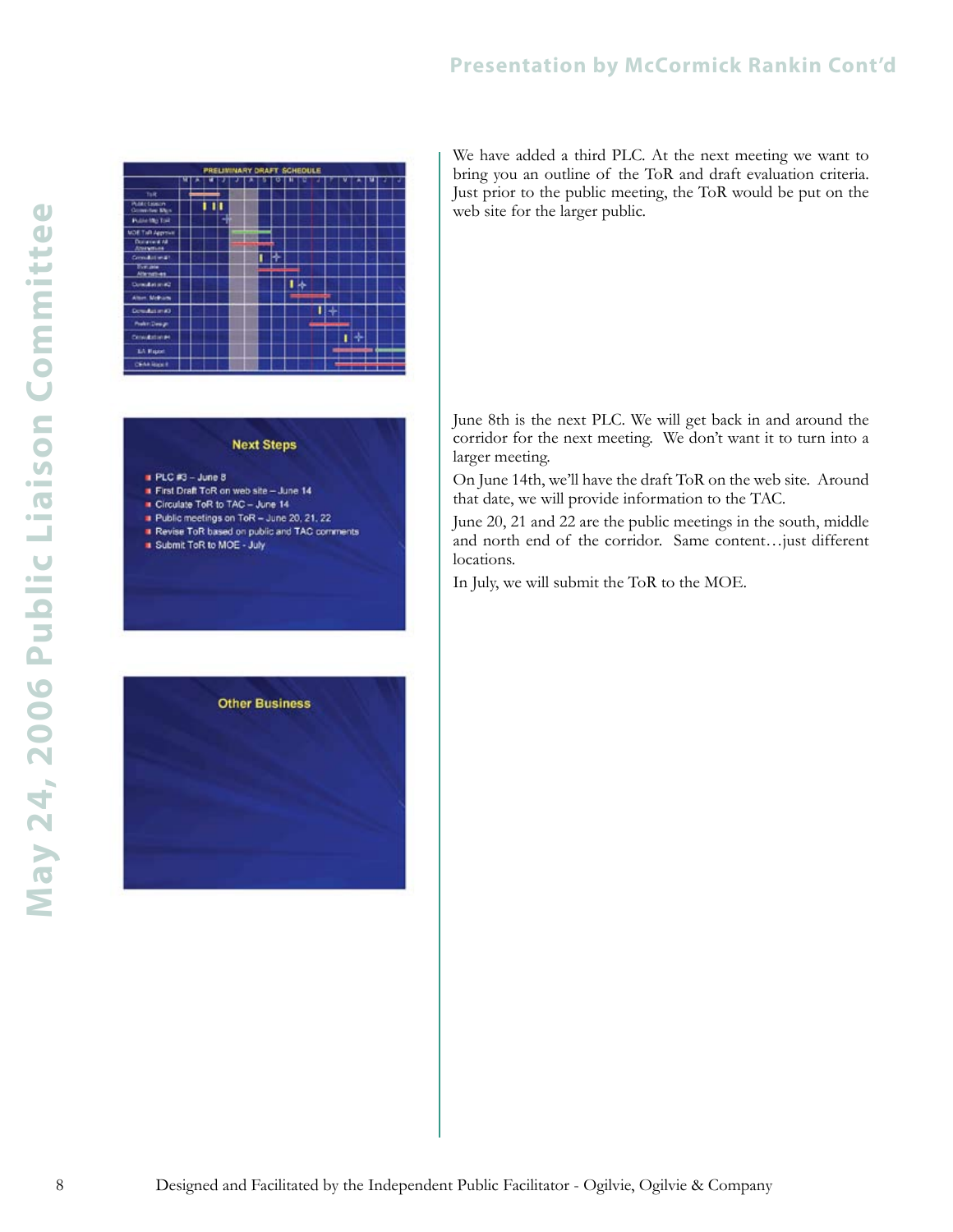# **Questions & Disucssions**

Note: Suri was left off distribution lists for the summary. Mike and Helen also did not get the summary. Helen requested the copy and did not receive it – Mike did not download it.

Response: The e-mail sent out that it was on the web site and if they wanted a copy, they could e-mail me (Vasie) back.

Facilitator: Suggestion – set up an e-mail list to distribute the summaries automatically. We will get that issue solved for the next round.

Comment: Philip Goldsmith should be the contact for Friends of Fort York.

 Question: This committee has been changing and some people have been denied participation. There are empty seats and unhappy people. The Weston area is right on the path of the GO Transit expansion. I am looking at an empty table and wondering what the rationale is for denying them access to this committee.

Response: The intent of this committee is to get a flavour of the community views – it is by no means the whole public consultation. When we are into more details, then there will be more people we will be meeting with – not necessarily at this committee. This is just one aspect.

Facilitator: We can acknowledge that this has been a bit of a rocky start and we hope you will give us the benefit of the doubt to get it sorted out. We have to make sure that we get fuller attendance.

Comment: The reasoning for some people not being here was that they are from the one area (namely Weston) but it has not gone unnoticed that you have invited the board of trade and tourism and yet they don't even show up.

Response: They have been invited because they are a stakeholder. We will find out their interests later on.

#### Comment: There is also the Catholic Board.

Response: They have been invited to participate on the Technical Advisory Committee. A copy of the Technical Advisory Committee will be made available to this PLC.

Comment: from Tier 2: From the City's perspective, I have assembled a group of city departments that will be working on this project. I am just coming out as the City representative … just to clarify.

Comment: I am trying to figure out what the problem is that we want to address. Is the problem that other cities have one, we want it for tourism or is it to reduce pollution from cars? What is the problem being addressed?

Response: All of the above. The attempt is to solve the problem of no direct transportation to the airport from downtown.

Follow-Up Comment: If the statement of the problem is getting downtown quicker than "we don't look like other cities" or our tourism is suffering. What is the problem? It is clear what GO's problem is, it is not clear what this problem is. Who has told us that there is a problem from the airport and who are they? I hope this study will actually identify what the problem is. You can put an HOV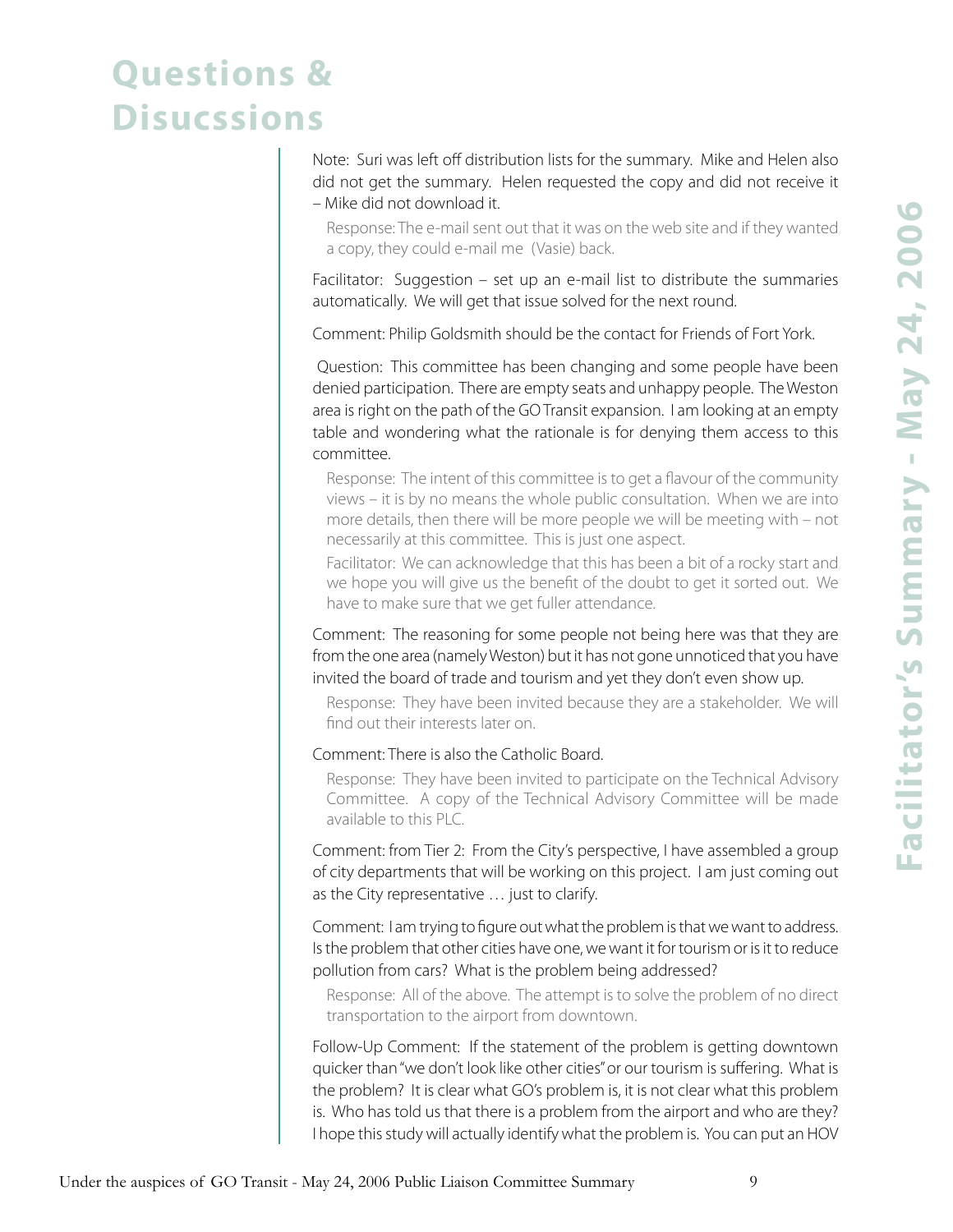#### lane in to the airport to solve that issue.

Response: The issue is getting from downtown to the airport in a hurry. This will be written up in the ToR.

10 Designed and Facilitated by the Independent Public Facilitation Control Committee Company of people is observed by the Independent Order Company Company and Company of the Company of the Independent Public Facilitation Comment: I thought that an element of the problem is not so much the individual tourist, but the large contingents of people for major events. I know we had public consultations around the Olympic bid and transportation infrastructure was a huge component of that. I think moving large numbers of people are also an issue.

Facilitator: Debbie has recorded Mike's points. A clear definition and written description is necessary. What is on the slide is woefully inadequate to what is needed.

Question: If there was rail on the existing Lakeshore corridor that would then dive up onto the 427 corridor and become a light rail service…is that a green, a red, or a yellow?

Response: It would depend who took over that service. If there were a solution like that, then we would have to figure out whom the recommendation would go to.

#### Follow-Up: I just want to make sure that there is only one green.

Response: I think this project would stop. If an alternative were outside of the planning alternatives, it wouldn't make sense to carry on with design alternatives. The proponent is another issue.

Response: GO's mandate is for commuter service.

Response: It only ends up part of this study if it stays in the corridor.

Facilitator: In writing the ToR (the contract between GO and the Minister of the Environment for how the study will be undertaken) the options you put in the ToR are the only options that you will be looking at?

Response: No, we will look at all good options. The ToR outlines what we think are the reasonable alternatives to look at but if another good idea comes up, we can look at that.

#### Question: It is not just dollar costs in the assessment – other "costs" as well?

Response: Yes. Also, we are trying to decide on the corridor, not the specifics (i.e. LRT or bus etc.).

Comment: That then comes back to the issue of the problem statement. Until we know what that problem statement is, we cannot evaluate all of the various options.

Comment: Example problem statement: For the sake of the long-term economic vitality of Toronto's central area, a reliably rapid link between the downtown and LBP is needed.

Response: The Project Team needs to figure out how to craft it.

Comment: I don't like "central area" .

Response: Understood – needs a definition and some wordsmithing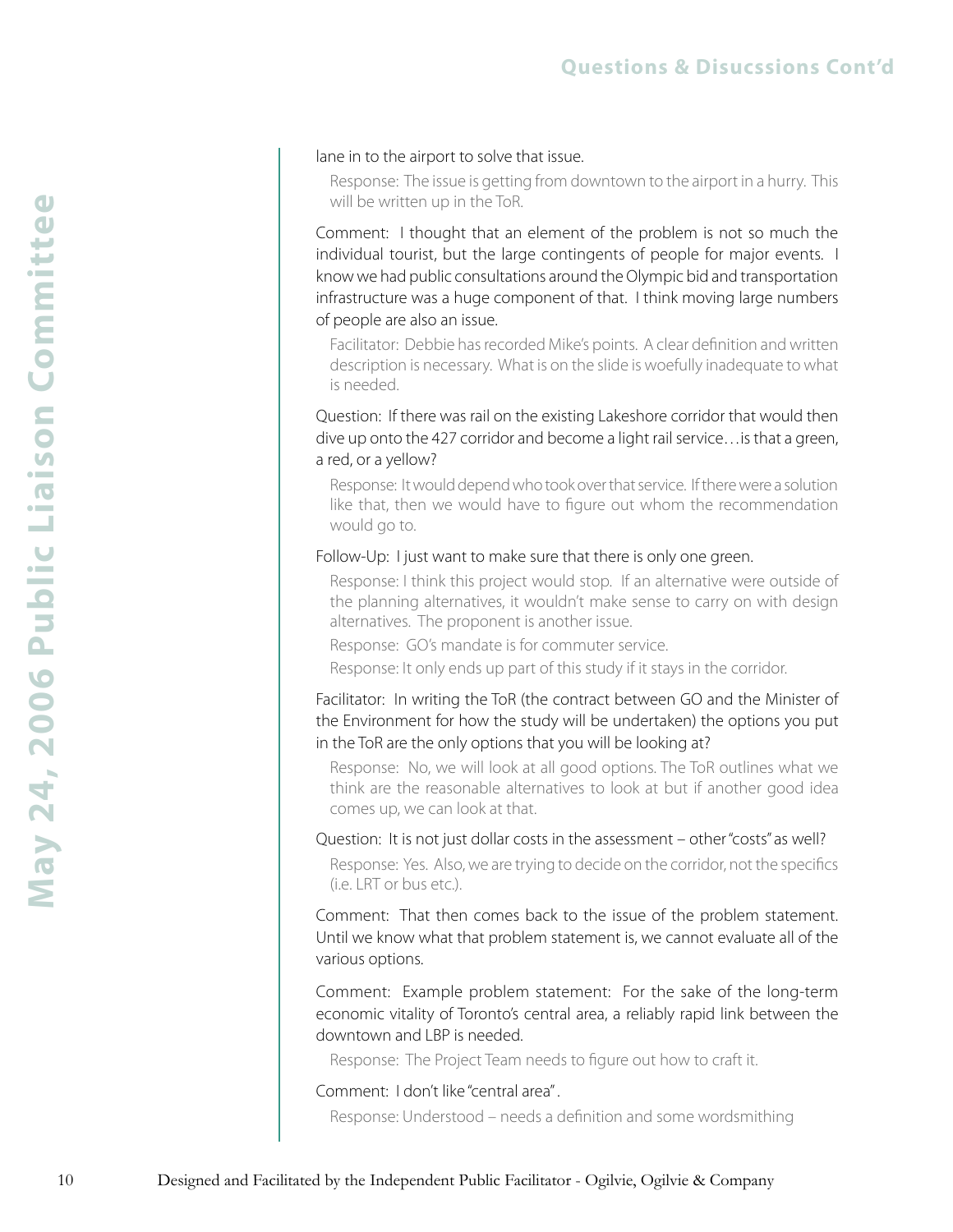#### Comment: So the neighbourhood not being happy is a consideration?

Response: Absolutely, that is part of the public consultation.

#### Question: What is the green line on your options map?

Response: This is really for the subway. People would get off the subway and get on some form of rapid transit to get to the airport. The stop is at Kipling.

Comment: All of the sudden you would be putting a major transportation link in a virtually open area as opposed to following an existing transportation route.

Response: It is not as opposed to. We are just talking about the "long list" of alternatives.

#### Facilitator: Lynn's point is that that would be a totally new use of that area.

Response: You could decide in the ToR to not even include that option or carry it to the EA.

#### Question: If there is a conflict in terms of projects and proponents & with us getting to the airport, who wins?

Response: There should not be a conflict. We would likely piggyback if possible. We would look at the details later on.

Response: These are corridors that have the opportunities to put different technologies in there. There are a lot of different options that we want to explore. Right now, we want to say, which corridor makes sense.

Facilitator: You are trying to present a reasonable set of alternatives.

#### Question: So we are a sanity check? Is that it?

Response: We are trying to get some general feedback before we go out to the general public.

Comment: Could I suggest the idea of an elevated monorail or something similar on the 427 route, be put forth as a consideration? It would be such an improvement.

Response: We are just trying to decide on the corridor, not the technology.

#### Question: What about the Lakeshore corridor and the 427? Could that be included? Connecting to the hydro or the 427.

Response: from member of the PLC: There is already a rail line on the 427 and old rail corridors that could be used. It is something I would expect we would study – replacing cars with trains and not just along road corridors.

#### Question: Do you have a rough idea of the time it would take for the corridor transportation from downtown to the airport?

Response: That would be part of the detailed study – how fast, cost, how many people etc.

Follow-Up Question: I am thinking of the problem statement. If it is a timing issue in the problem statement, then that would impact which corridors.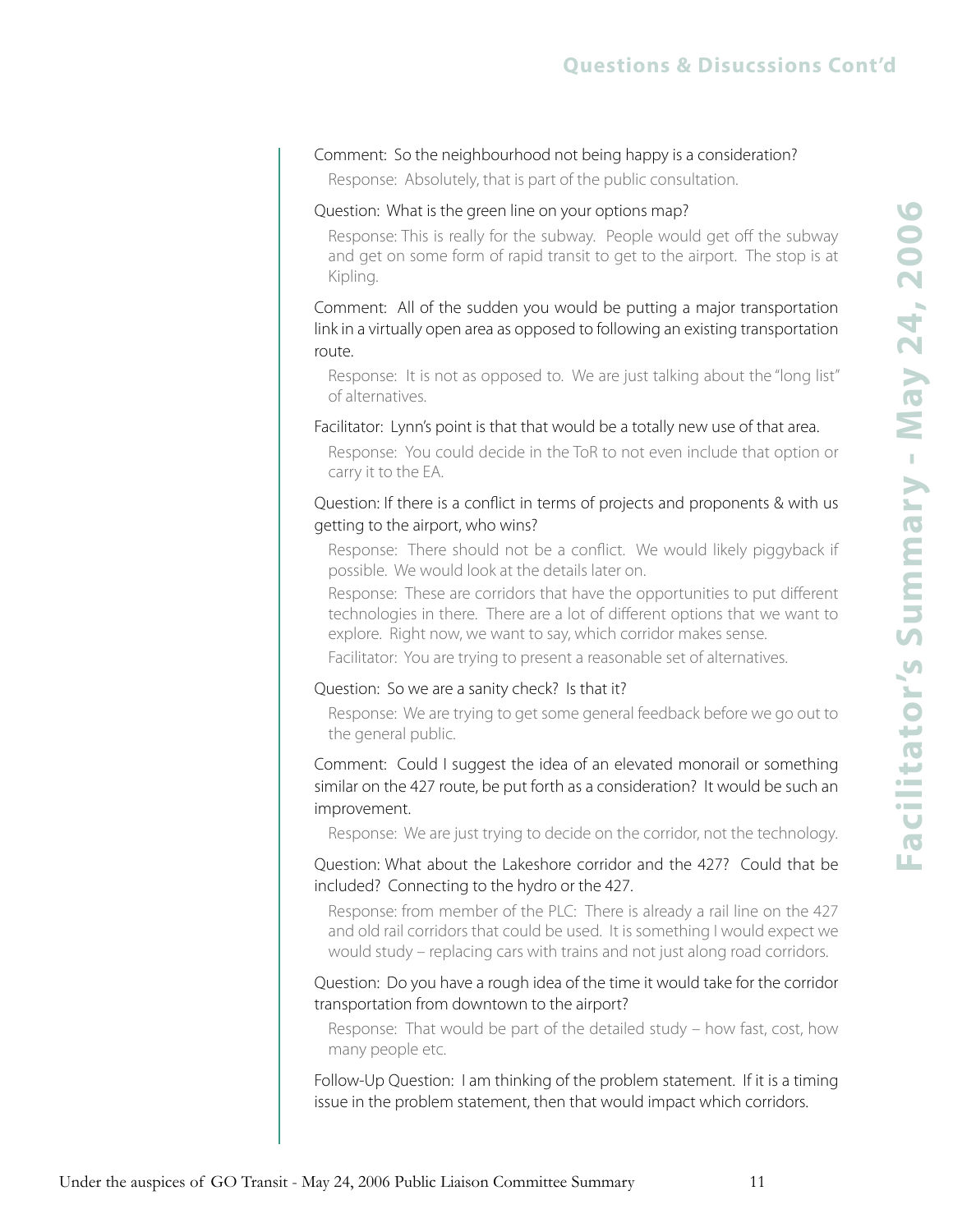#### Question: Out of all of the proposals, are there several stops and are we serving the different communities?

Response: That will be looked at in the details.

#### Comment: I think the Gardiner option is pretty unappealing.

Response: We want to put all of the options in the ToR and then knock them off after the ToR is approved.

Facilitator: "Includes but is not limited to"…this is a preliminary tool to do the full public consultation. This is supposed to be the reasonable list.

#### Question: For the sake of time, could this committee be empowered to say for example, that the Gardiner option should not be looked at?

Response: At points in the study we like to scope the options.

Response: We could present the PLC's opinions to the larger public.

Facilitator: In terms of how you approached this, you are trying not to scope or bias this and early screening implies a bias.

#### Question: When is the short list created? After the first round of PICs?

Response: We could scope and deal with that in the early parts of the study to go to the general public.

#### Facilitator: That would be after the ToR is approved by the Minister of the Environment. When would that happen?

Response: We expect roughly October.

12 Designed 20 Technology (12 Technology 12 Technology 12 Technology 12 Technology 12 Technology 12 Technology 12 Technology 12 Technology 12 Technology 12 Technology 12 Technology 12 Technology 12 Technology 12 Technolog Question: If part of the City's problem is that they want to improve transportation for all citizens (not just the business elite) then the stations take on a whole lot more considerations. Without some indication that is defining the problem, we are a little lost. We can re-define the problem however it suits us.

Response: We are not studying Toronto. The City has an OP. There a separate studies and projects. We are mandated to study these two problems. If we can do other things along the way, then we can look at the additional opportunities. Otherwise, we would be studying the world.

Follow-Up Comment: I am still unclear on what problem it is that we are trying to solve.

Facilitator: You have communicated that and Dennis now has the dilemma of how to write this up in the ToR.

Comment: To me the Finch Corridor option is too far north. It would take you north of the airport and then have to come back down. We can keep the option on the table or let it fall out. What does the committee want to do with that?

Response: I don't think it would fly to get people to the airport.

Response: I don't think that option is a solution to whatever the problem ends up being.

Group Response: Remove as an option.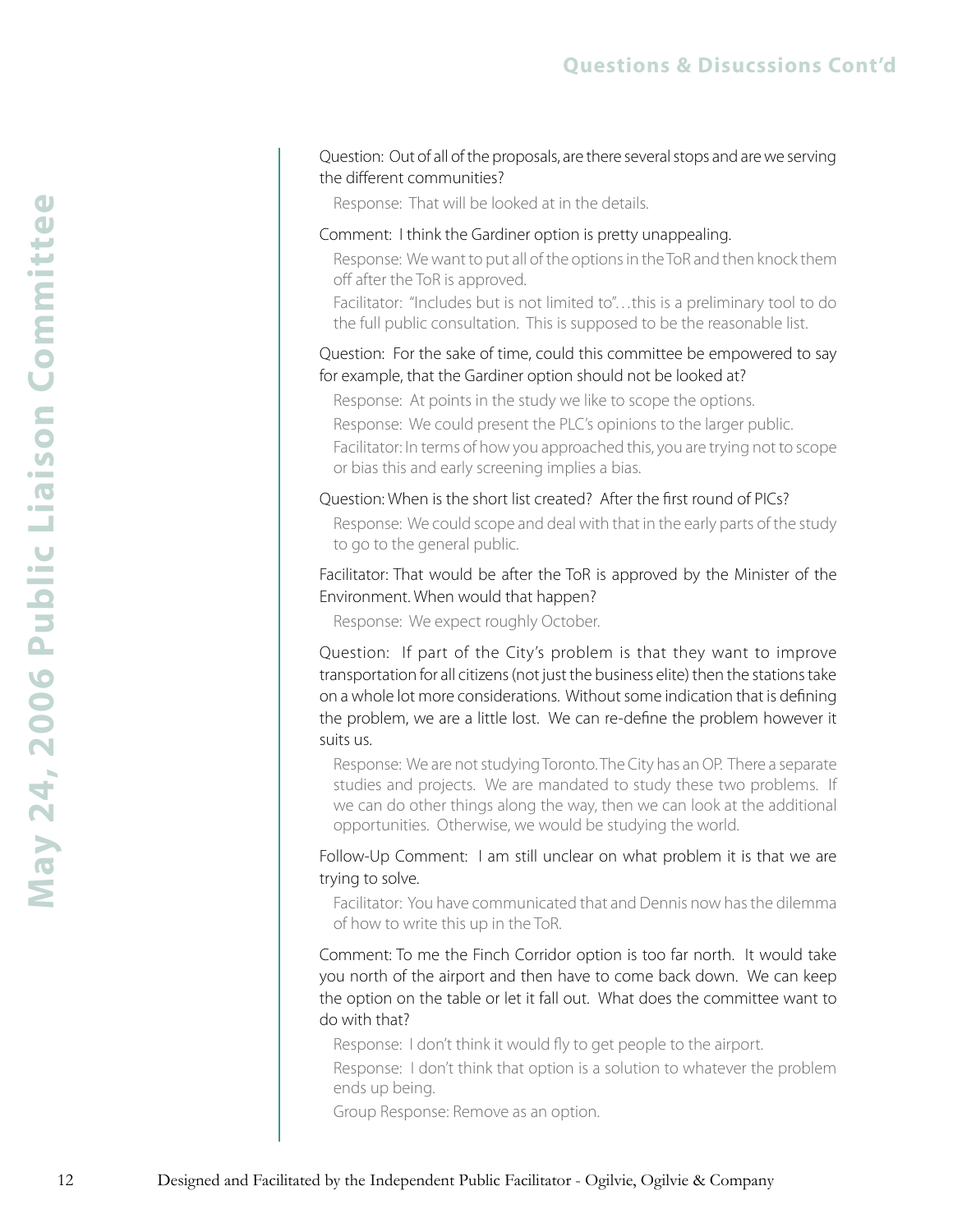#### Question: Is there any way of using the 401?

Response: In this area, the 401 is pretty much tapped out. Squeezing something onto it would be pretty tough.

#### Comment: You could go up or under.

Response: You are trying to define routes that are possible. If we had unlimited resources, we could build a direct line under the houses, but nobody has that much money. So we end up looking at corridors with potential for rapid transit between the airport and downtown.

#### Facilitator: In this case we are looking at six different options?

Response: Yes, but each option has subsets of options within them.

#### Question: This is all talk of corridors to the airport. Were there options for the GO problem?

Response: Yes. Do nothing. Expand the rail or more busses. If expand the rail, then we will do more studies.

### Question: Did we rule out the connection with the Lakeshore GO?

Response: It is on the list.

### Question: Can you clarify how the Kipling bus is different from what is already there?

Response: We would construct something so it would be express.

Response: Its own corridor and right of way and it would not have to mix with car traffic.

#### Facilitator: I think we have 7 then.

Question: Wouldn't the people mover have to be used in other options as well?

### Question: Are we keeping the Lakeshore option in and what is it?

Response: We will study the GO Lakeshore connection with transfer and a connection to a new facility up 427 and into the Airport.

Comment: That is a "well used" night for the community of Weston.

Facilitator: When you submit the ToR to MOE that will be available to the PLC? One of the things that we have found in some other advisory committee meetings is that the further ahead we can set the dates, the better it works out for the PLC members in terms of getting PLC members to the meetings. I am feeling a lot of pressure about how to fill up the chairs around the table – we only have 8 out of 23 people here. I am looking for ways to fill the seats.

### Comment: I wanted to get to the meat – what are we studying and how?

Response: There is a typical set of evaluation criteria for a ToR that is tailored for each study, but you don't nail down the measures (specifics). You just make sure you cover the economic, social, environmental and technical aspects.

### Facilitator: What do you want to include?

Response from member of the PLC: I want a discussion of what should be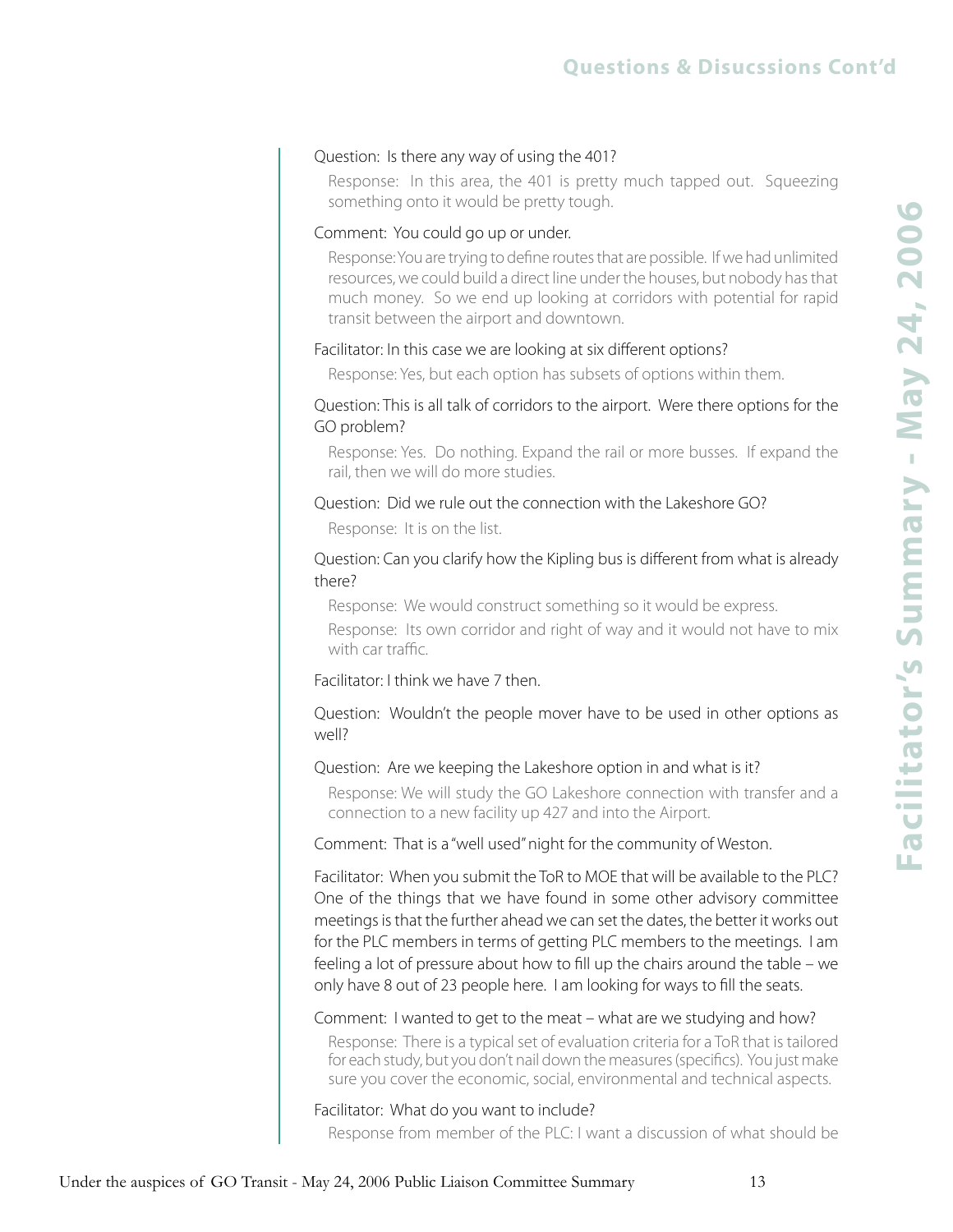### **Questions & Disucssions Cont'd**

included in the ToR document and how you evaluate it. For example, how do you value natural heritage? If you do 900 million dollars damage to a corridor, does it become part of the cost of the project so we can compare dollars to dollars? How do we first analyze and then evaluate all of the socio-economic issues, the school issues, and the heritage issues? I am concerned that we are going to have 2 hours to have that discussion and it will be after you have written something down. If one of the goals is the reduction of GHGs, then we have to decide on the measures and amounts. Is the deciding factor the fewest number of GHGs for the money or… Response: It boils down to listing the alternatives and then compare one

Follow-Up: At the end of the day, it has to be reproducible. That is what the Act says. The facts have to be the same across the board. You can't have a study that assigns different values. Without seeing the ToR, I don't know how you will evaluate that.

#### Question: Aren't we trying to minimize negative impacts overall?

#### Comment: Without knowing what positive outweighs what negative…

against the other. It is fairly subjective with some dollar values etc.

14 Designed and Facilitative discussions of the Company of the Independent Public Facilitative Technology on the Company and the Public Facilitative Technology on the Public Facilitative Company (and Facilitative Company Response by tier 2: Perhaps at the next meeting, Dennis could bring the criteria that you will use to evaluate. That is where you see these things. I always find that useful. That is a suggestion I would make for June 8th. Response by member of the PLC: These are things that we are getting our minds around. At our next meeting, we will be talking about the process to get from the long list of "alternatives to" to the short list. We will evaluate to get the short list, evaluate that and then evaluate the different alternatives methods for the preferred solution. The criteria will change between alternatives to and alternative methods. I think we all recognize the 3 or 4 step process. We have about 2 hours to discuss our initial thoughts and then about a month to review the document and make comments.

Facilitator: Will you have draft material available to this group prior to June 8th that can be reviewed so we don't waste meeting time going over this?

Response: Realistically, it will be 2 or 3 days prior to the meeting.

Question: Can I suggest that we take the next 8 minutes and provide a 1-minute summary of what we would like to see in the ToR?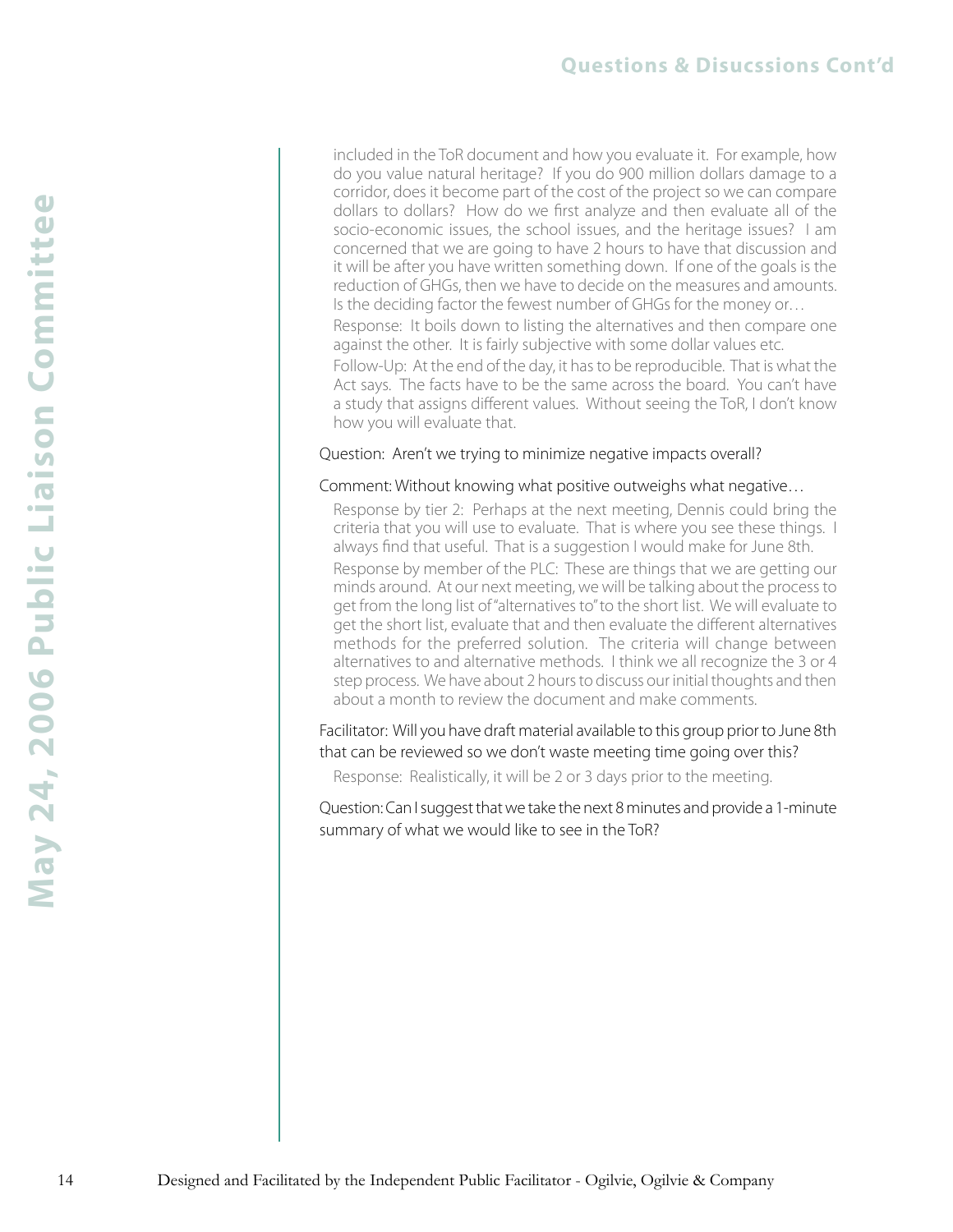# **Final Thoughts from the PLC**

### **IN ONE MINUTE OR LESS, GIVE US YOUR THOUGHTS:**

- Additional use of the corridor other things that the Georgetown corridor could be used for. We are interested as a residents association that won't likely be impacted that other communities wished are considered and respected.
- Second that from Westbend about the corridor. Also, we want really good connections with the Bloor Subway line that sits at the corner of our neighbourhood.
- Our homes are within 300 feet of the existing Georgetown line our homes will be greatly impacted. We hear the trains and if it will be every 7.5 minutes then we will be greatly impacted. Also just north of Sinclair which will have a dedicated street car line, so right now there will only be one car lane. We would like to see the GO train trenched north and south of Sinclair and possibly a transit route that is a subway route. We would like some accommodation mixed with the air rail link. Right now, there are 200 new homes, 500 new tribute homes, lots of homes…there is so much development and traffic impact and we would like to have some benefit from the air rail link immediately in our backyards.
- With respect to the ToR I would like to see every angle investigated for the past, present and future on any of the corridors. Any aspect of the impacts from all of the alternatives should be investigated – water, air, past, present, future, heritage etc.
- I want transit service for Torontonians rather than a commuter route for 905'ers to get downtown. I would like to see advance service with limited impacts to the west end road service. I support the other uses in the corridor.
- We have an interest in the north/south links and in preserving the option of a bridge connecting Stanley part east of Strachan. We have 150 years of experience with railways and putting pressure on that site in one way or another. We are here pitching for keeping those north/south corridors open and increasing the use of them.
- Economic and social impacts are of prime concern includes property values of houses impacts. Need to evaluate each alternative for property values, the businesses (improvements or kill them) and in terms of the social impacts, there are schools, businesses, churches, existing systems etc. It all needs to be assessed with each proposal and evaluated. In terms of the actual noise vibration, pollution, traffic and road systems, the obvious benefits – how do we study the benefits? What basis would the evaluations be made part of the process by which this is a chosen route? If you are choosing based on one criteria, it is pretty easy. DEFINE THE PROBLEM. This is breaking new ground in terms of a vague problem statement and how an EA will conduct itself when evaluating different transportation corridors.
- There is no real system to get to the airport right now. That is the problem. There is no proper express lane from downtown and businesses and an airport that is getting busier. We have to solve that problem if we want this city to thrive. The other issue is that Mike's concern about evaluating the various options, that is common to every EA. How do you put a value on neighbourhood impacts compared to better service etc? There are a lot of issues that have to be evaluated fairly and it is a bit of an art to put weightings on that while being consistent. The dilemma is common to every EA.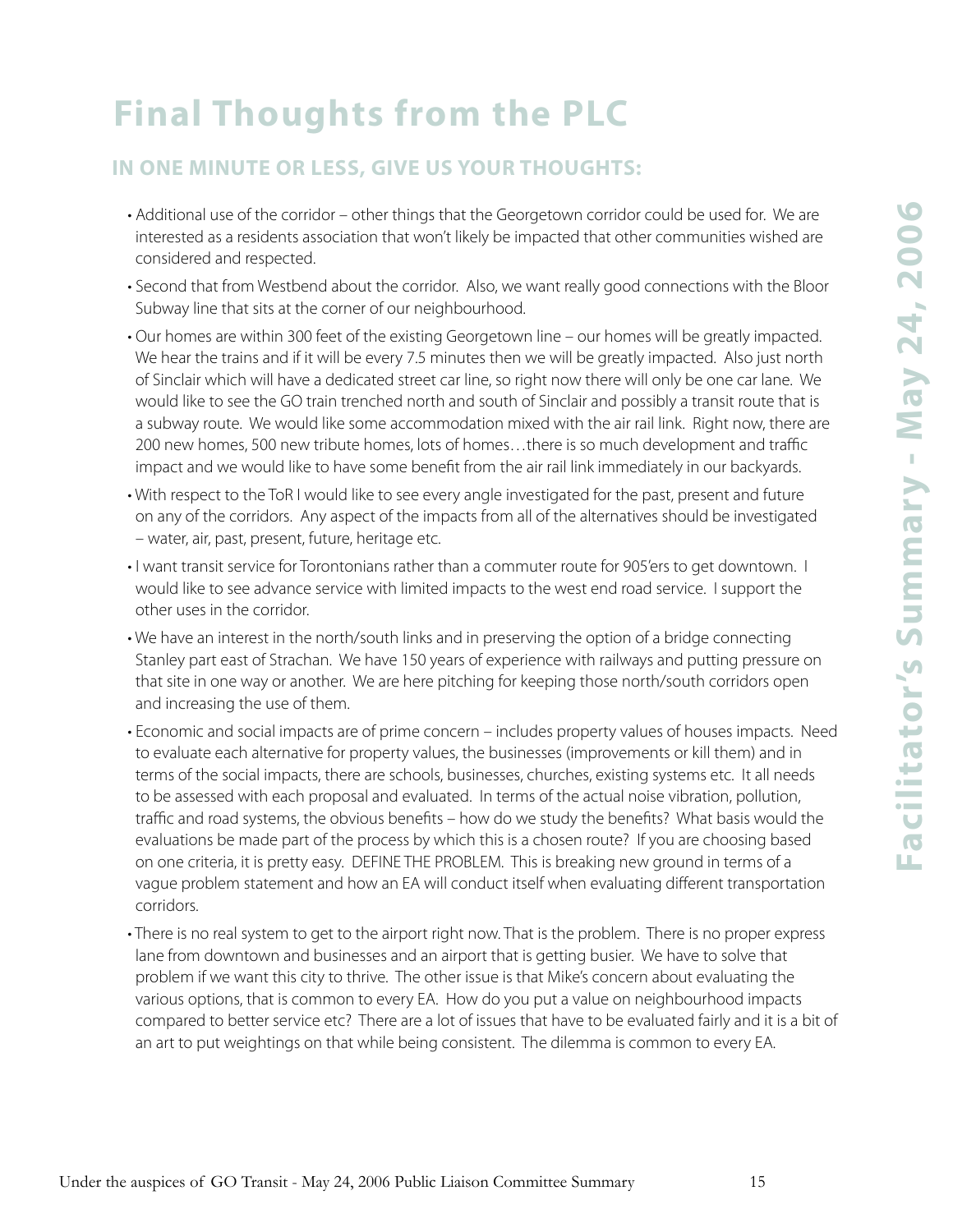# **Questions & Disucssions from the Public**

Comment: My understanding of the ToR is that we would have a guideline for the alternatives and the evaluation. Will there be a guarantee about noise and vibration impacts?

Response: We have a sub consultant working for us to assess noise and vibration impacts. Once we are down to a specific corridor, we would look at impacts and mitigation.

Facilitator: I have never seen guarantees written into ToR documents.

Follow-Up Question: Can I suggest that there are only 9 people at the next meeting, maybe some of the members of the public that show up could be on the committee? Some of the members of the public here would ask different questions than those people on the PLC.

Comment: There is no resident representative from the Weston Ratepayers Association.

Response: They disbanded and declined to attend.

Follow-Up Comment: Since they disbanded, pick someone and give them a seat. Since the association declined, I think it is only appropriate to appoint a resident of Weston. I would like an e-mail notice of the next meeting.

Comment: This is the second meeting. I appreciate the big learning curve. You have really just gone over everything over and over again. Get to the meat and potatoes of the ToR. There is still nothing on the table. Lets get to the next step. This is a big issue…I like the Lakeshore option. You have to get something going.

Comment: 35 years ago, the Spadina expressway was killed because it would damage the environment and cut though historic neighbourhoods and demolish heritage structures. If we follow Jane Jacobs guidelines for planning in what is important – remember the environment and heritage structures. Important for the past and the future. They are important issues to consider as we move forward.

16 Designed and Facilitated by the International Company of the International Company and Company and Company and Company and Company and Company and Company and Company and Company and Company and Company and Company and Comment: If speed is the prime issue in this PLC as far as proponents are concerned, I just wanted to point out that the Lakshore to 427 option should be considered, but with the idea of Go or SNC (but Go more ideally) running an express train from the airport, down the 427 and onto the existing Go rail lines along the Lakeshore. It has been mentioned, more than once during the last year that the clientele that BLUE 22 is aimed at, do not favour a system in which they have to change vehicles. If that is the case the notion of linking to the Bloor subway would not be as popular with business travelers. Whether is it linked by the 427 of the Hydro corridor, a linked route with the TTC will not satisfy the proponents. If speed is the essential issue then a direct link along the 427 to the Lakeshore Go line would achieve that end without disrupting the lives of residents along the Georgetown corridor or the businesses along the Eglinton corridor (if a subway along that route was considered again)

Comment: I wanted to echo previous remarks. Although there were only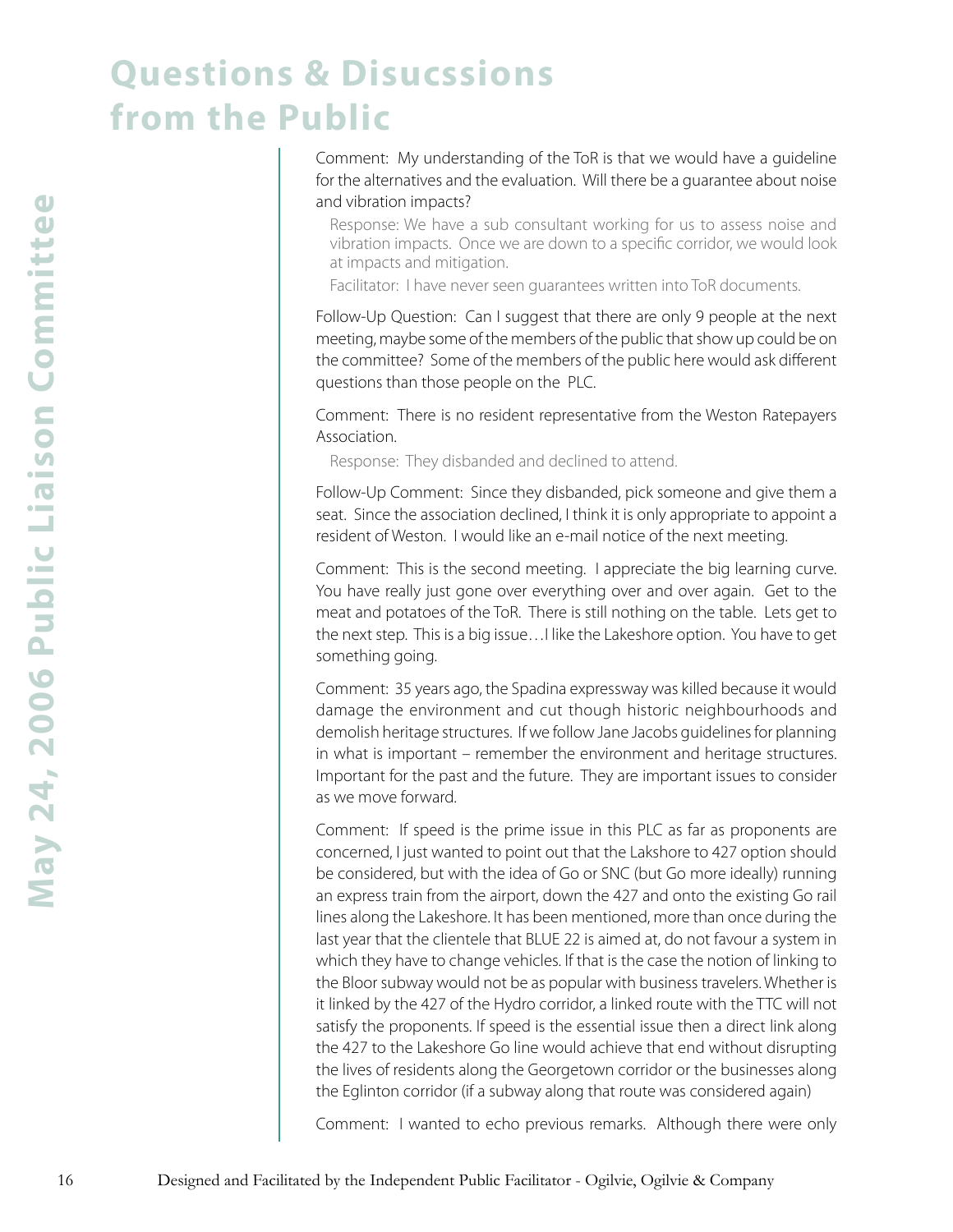### **Questions & Discussions From the Public Cont'd**

8 around the table I think the participation was excellent. I took from the presentation that there was hardly any indication of the impact to the natural environment. I would think that some of the meat of the presentation would be about what the gamut of things that you have to go through for the EA. Out of those things, shouldn't we be able to choose the best route.

- Response: We are trying to do it in steps. The criteria will be presented at the next meeting.
- Facilitator: In terms of what you saw, the presentation did not seem to cover that.

Comment: I am trying to figure out the Facilitator's role. It should include the promotion of civil discourse. If part of your function is that the EA should be conducted with integrity. It concerns me that decisions about the committee are made by the proponent and that seems to be very, very odd. Who is the honest broker?

Response: Normally, we (Ogilvie, Ogilivie & Company) would recruit the members of the advisory committee. In this case, the proponent already made the decision. There have been some rough spots so far. We think we will be able to get to the final product in a fair manner. My bigger issue is trying to get a group of 23 people functioning in a way that provides good advice to Dennis.

#### Follow-Up: Who is the final decision-maker on the membership of the PLC?

Response: The proponent. How honest people perceive us is based on what you see from us. Watch us and see how June unfolds.

Comment: I am here to express my support for public transit in the northwest part of the city. We have spent all of our time talking about the airport portion. I hope we will talk more about the GO transit schemes.

Response: What we are talking about now is the ToR. We don't actually study anything. I think the items you want to get into will be later in the study. The ToR will cover both problems, just not the recommended solutions.

#### Comment: The 21st is the official "neighbours night out" – it might be a problem.

Response: The ToR just puts a framework around what you are studying – not the details. The MOE also has a public comment period. We will be working and starting to document the different alternatives. In October, we will present that work to you. I have only shown a PLC before the 4 sets of PLCs. In early December we would decide on the Alternatives to. After that we would look at the design details.

# **Adjourn: 9:20pm**